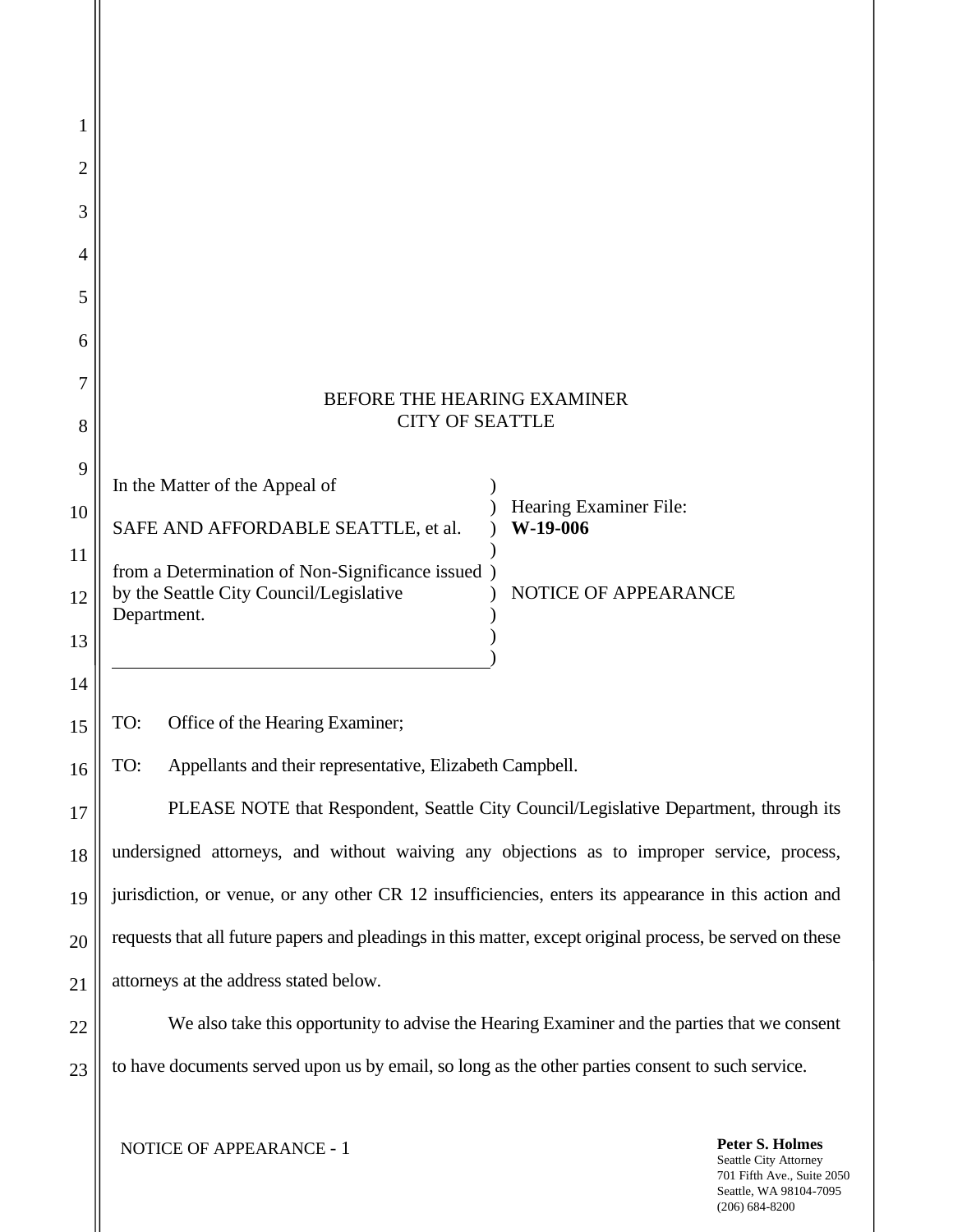DATED this 5th day of September 2019.

## PETER S. HOLMES Seattle City Attorney

By: *s/Daniel B. Mitchell*, WSBA #38341 *s/Patrick Downs*, WSBA #25276 Assistant City Attorneys Seattle City Attorney's Office 701 Fifth Ave., Suite 2050 Seattle, WA 98104-7095 Ph: (206) 684-8200 Fax: (206) 684-8284 Email: [daniel.mitchell@seattle.gov](mailto:daniel.mitchell@seattle.gov) [patrick.downs@seattle.gov](mailto:patrick.downs@seattle.gov) *Attorneys for Respondent Seattle City Council/Legislative Department*

1

2

3

4

5

6

7

8

9

10

11

12

13

14

15

16

17

18

19

20

21

**Peter S. Holmes**

Seattle City Attorney 701 Fifth Ave., Suite 2050 Seattle, WA 98104-7095 (206) 684-8200